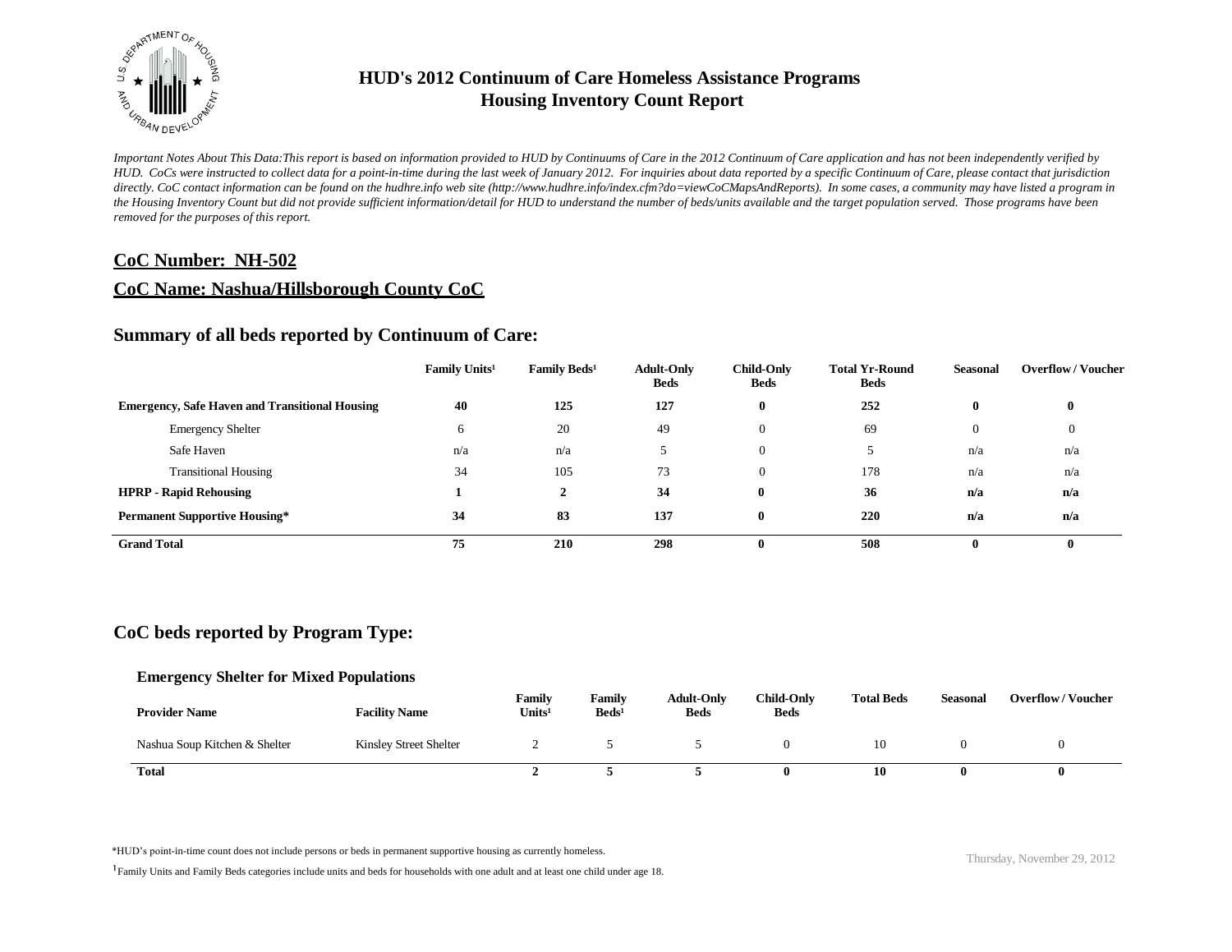

*Important Notes About This Data:This report is based on information provided to HUD by Continuums of Care in the 2012 Continuum of Care application and has not been independently verified by HUD. CoCs were instructed to collect data for a point-in-time during the last week of January 2012. For inquiries about data reported by a specific Continuum of Care, please contact that jurisdiction*  directly. CoC contact information can be found on the hudhre.info web site (http://www.hudhre.info/index.cfm?do=viewCoCMapsAndReports). In some cases, a community may have listed a program in *the Housing Inventory Count but did not provide sufficient information/detail for HUD to understand the number of beds/units available and the target population served. Those programs have been removed for the purposes of this report.*

### **Emergency Shelter for Adult Individuals**

| <b>Provider Name</b>                  | <b>Facility Name</b>      | Family<br>Units <sup>1</sup> | Family<br>$\text{Beds}^1$ | <b>Adult-Only</b><br><b>Beds</b> | <b>Child-Only</b><br><b>Beds</b> | <b>Total Beds</b> | <b>Seasonal</b> | <b>Overflow/Voucher</b> |
|---------------------------------------|---------------------------|------------------------------|---------------------------|----------------------------------|----------------------------------|-------------------|-----------------|-------------------------|
| Harbor Homes Inc.                     | <b>Emergency Shelter</b>  |                              |                           | 20                               |                                  | 25                |                 |                         |
| Nashua Soup Kitchen & Shelter         | <b>Ash Street Shelter</b> |                              | 10                        |                                  |                                  | 10                |                 |                         |
| Southern New Hampshire Rescue Mission | <b>Emergency Shelter</b>  | 0                            | $\theta$                  | 24                               |                                  | 24                |                 |                         |
| <b>Total</b>                          |                           |                              | 15                        | 44                               |                                  | 59                |                 | v                       |

#### **Safe Haven Adult Individuals**

| <b>Provider Name</b> | <b>Facility Name</b> | Family<br>Units <sup>1</sup> | Family<br>$\text{Beds}^1$ | <b>Adult-Only</b><br><b>Beds</b> | <b>Child-Only</b><br><b>Beds</b> | <b>Total Beds</b> | Seasonal | <b>Overflow/Voucher</b> |
|----------------------|----------------------|------------------------------|---------------------------|----------------------------------|----------------------------------|-------------------|----------|-------------------------|
| Harbor Homes Inc.    | Safe Haven           |                              |                           |                                  |                                  |                   | n/a      | n/a                     |
| Total                |                      |                              |                           |                                  | o                                |                   | n/a      | n/a                     |

#### **Transitional Housing for Families<sup>1</sup>**

| <b>Provider Name</b>                       | <b>Facility Name</b>        | Family<br>Units <sup>1</sup> | Family<br>Beds <sup>1</sup> | <b>Adult-Only</b><br><b>Beds</b> | Child-Only<br><b>Beds</b> | <b>Total Beds</b> | <b>Seasonal</b> | <b>Overflow/Voucher</b> |
|--------------------------------------------|-----------------------------|------------------------------|-----------------------------|----------------------------------|---------------------------|-------------------|-----------------|-------------------------|
| Greater Nashua Interfaith Hospitality Netw | Anne Marie House            |                              | 24                          | 0                                | $\theta$                  | 24                | n/a             | n/a                     |
| Marguerite's Place. Inc.                   | Marguerite's Place          | 10                           | 23                          | 0                                | $^{(1)}$                  | 23                | n/a             | n/a                     |
| Nashua Soup Kitchen & Shelter              | <b>Transitional Housing</b> |                              |                             | 0                                | $\theta$                  | ð                 | n/a             | n/a                     |
| <b>Total</b>                               |                             | 14                           | 55                          | $\mathbf{0}$                     | 0                         | 55                | n/a             | n/a                     |

\*HUD's point-in-time count does not include persons or beds in permanent supportive housing as currently homeless.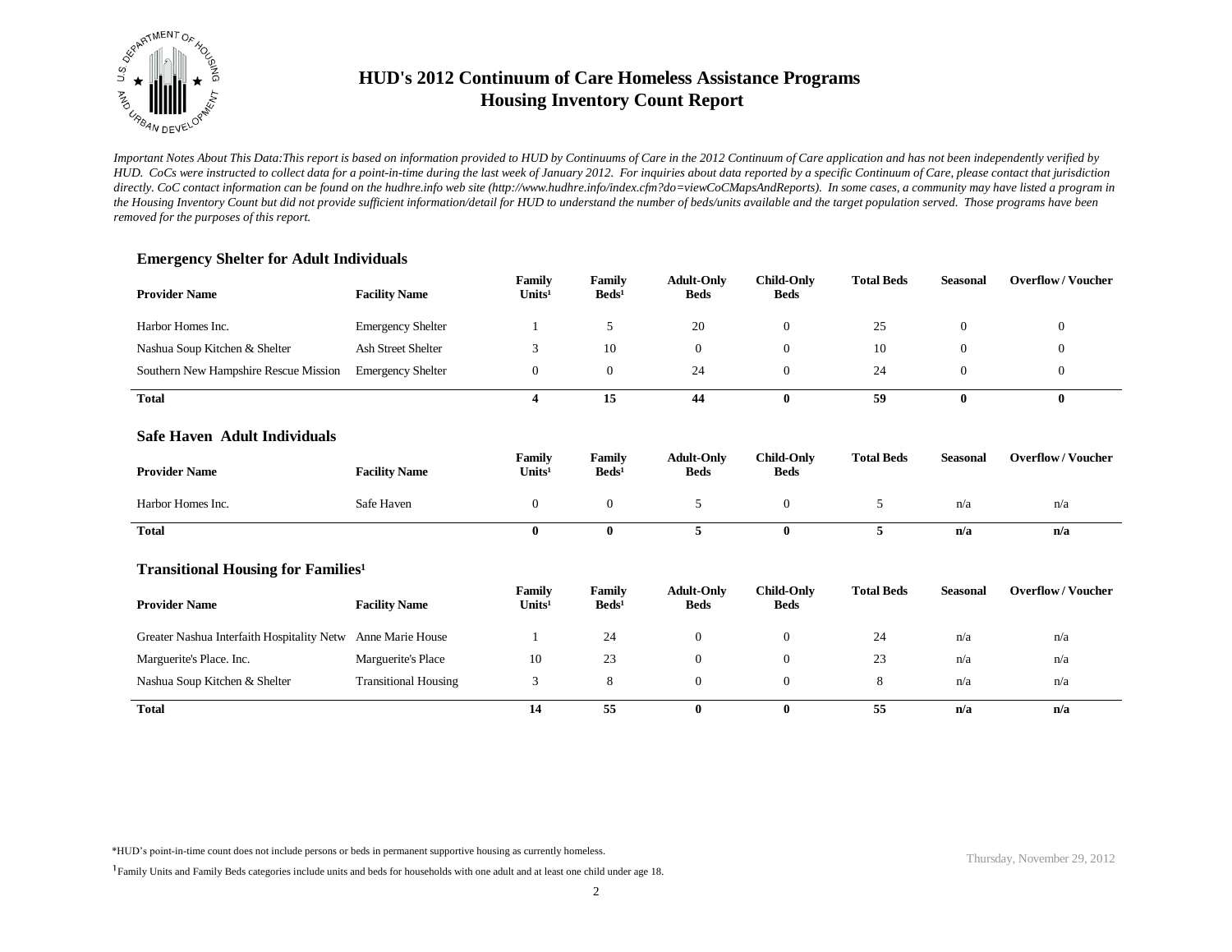

*Important Notes About This Data:This report is based on information provided to HUD by Continuums of Care in the 2012 Continuum of Care application and has not been independently verified by HUD. CoCs were instructed to collect data for a point-in-time during the last week of January 2012. For inquiries about data reported by a specific Continuum of Care, please contact that jurisdiction*  directly. CoC contact information can be found on the hudhre.info web site (http://www.hudhre.info/index.cfm?do=viewCoCMapsAndReports). In some cases, a community may have listed a program in *the Housing Inventory Count but did not provide sufficient information/detail for HUD to understand the number of beds/units available and the target population served. Those programs have been removed for the purposes of this report.*

### **Transitional Housing for Mixed Populations**

| <b>Provider Name</b>  | <b>Facility Name</b>  | Family<br>Units <sup>1</sup> | Family<br>$\text{Beds}^1$ | <b>Adult-Only</b><br><b>Beds</b> | <b>Child-Only</b><br><b>Beds</b> | <b>Total Beds</b> | Seasonal | <b>Overflow/Voucher</b> |
|-----------------------|-----------------------|------------------------------|---------------------------|----------------------------------|----------------------------------|-------------------|----------|-------------------------|
| The Front Door Agency | The Front Door Agency | 15                           | 40                        |                                  |                                  | 40                | n/a      | n/a                     |
| Total                 |                       | 15                           | 40                        |                                  |                                  | 40                | n/a      | n/a                     |

### **Transitional Housing for Adult Individuals**

| ັ<br><b>Provider Name</b>            | <b>Facility Name</b>               | Family<br>Units <sup>1</sup> | Family<br>$\text{Beds}^1$ | <b>Adult-Only</b><br><b>Beds</b> | <b>Child-Only</b><br><b>Beds</b> | <b>Total Beds</b> | <b>Seasonal</b> | <b>Overflow/Voucher</b> |
|--------------------------------------|------------------------------------|------------------------------|---------------------------|----------------------------------|----------------------------------|-------------------|-----------------|-------------------------|
| Greater Nashua Council on Alcoholism | <b>Transitional Living Center</b>  | $\mathbf{0}$                 | $\mathbf{0}$              | 12                               | $\theta$                         | 12                | n/a             | n/a                     |
| Harbor Homes Inc.                    | <b>Veterans SMI</b>                | $\mathbf{0}$                 | $\mathbf{0}$              | 5                                | $\theta$                         |                   | n/a             | n/a                     |
| Harbor Homes Inc.                    | <b>Veterans FIRST</b>              | $\overline{0}$               | $\mathbf{0}$              | 20                               | $\overline{0}$                   | 20                | n/a             | n/a                     |
| Harbor Homes Inc.                    | Dalianis House                     | $\overline{0}$               | $\Omega$                  | 20                               | $\overline{0}$                   | 20                | n/a             | n/a                     |
| Harbor Homes Inc.                    | <b>Buckingham Place</b>            | . J                          | 10                        | 10                               | $\overline{0}$                   | 20                | n/a             | n/a                     |
| Nashua Children's Home               | <b>Transitional Living Program</b> | $\mathbf{0}$                 | $\Omega$                  | 6                                | $\Omega$                         | 6                 | n/a             | n/a                     |
| <b>Total</b>                         |                                    |                              | 10                        | 73                               | $\mathbf{0}$                     | 83                | n/a             | n/a                     |

#### **HPRP - Rapid Rehousing for Adult Individuals**

| <b>Provider Name</b> | <b>Facility Name</b>    | Family<br>Units <sup>1</sup> | Family<br>$\text{Beds}^1$ | <b>Adult-Only</b><br><b>Beds</b> | <b>Child-Only</b><br><b>Beds</b> | <b>Total Beds</b> | <b>Seasonal</b> | <b>Overflow/Voucher</b> |
|----------------------|-------------------------|------------------------------|---------------------------|----------------------------------|----------------------------------|-------------------|-----------------|-------------------------|
| Harbor Homes Inc.    | <b>HPRP</b> State Grant |                              |                           | 34                               |                                  | 36                | n/a             | n/a                     |
| <b>Total</b>         |                         |                              |                           | 34                               |                                  | 36                | n/a             | n/a                     |

\*HUD's point-in-time count does not include persons or beds in permanent supportive housing as currently homeless.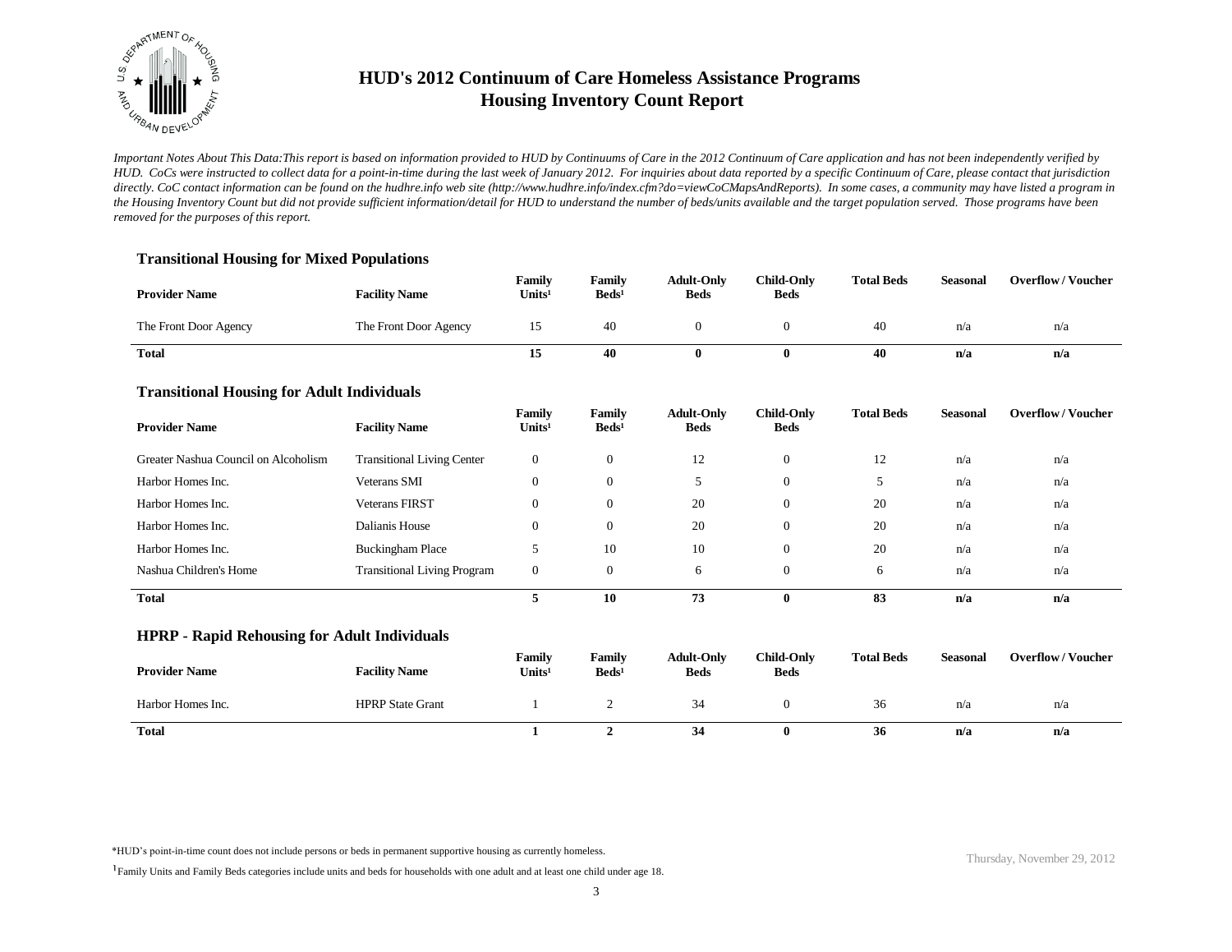

*Important Notes About This Data:This report is based on information provided to HUD by Continuums of Care in the 2012 Continuum of Care application and has not been independently verified by HUD. CoCs were instructed to collect data for a point-in-time during the last week of January 2012. For inquiries about data reported by a specific Continuum of Care, please contact that jurisdiction*  directly. CoC contact information can be found on the hudhre.info web site (http://www.hudhre.info/index.cfm?do=viewCoCMapsAndReports). In some cases, a community may have listed a program in *the Housing Inventory Count but did not provide sufficient information/detail for HUD to understand the number of beds/units available and the target population served. Those programs have been removed for the purposes of this report.*

### Permanent Supportive Housing for Families<sup>1</sup>

| <b>Provider Name</b> | <b>Facility Name</b>                                      | Family<br>Units <sup>1</sup> | Family<br>$\text{Beds}^1$ | <b>Adult-Only</b><br><b>Beds</b> | Child-Only<br><b>Beds</b>        | <b>Total Beds</b> | <b>Seasonal</b> | <b>Overflow / Voucher</b> |
|----------------------|-----------------------------------------------------------|------------------------------|---------------------------|----------------------------------|----------------------------------|-------------------|-----------------|---------------------------|
| MP Housing Inc.      | MP Housing                                                | 8                            | 15                        | $\overline{0}$                   | $\theta$                         | 15                | n/a             | n/a                       |
| <b>Total</b>         |                                                           | 8                            | 15                        | $\bf{0}$                         | $\bf{0}$                         | 15                | n/a             | n/a                       |
|                      | <b>Permanent Supportive Housing for Mixed Populations</b> |                              |                           |                                  |                                  |                   |                 |                           |
| <b>Provider Name</b> | <b>Facility Name</b>                                      | Family<br>Units <sup>1</sup> | Family<br>$\text{Beds}^1$ | <b>Adult-Only</b><br><b>Beds</b> | <b>Child-Only</b><br><b>Beds</b> | <b>Total Beds</b> | <b>Seasonal</b> | <b>Overflow/Voucher</b>   |
| MP Housing Inc.      | <b>Scattered Site</b>                                     | 2                            | 4                         | $\overline{0}$                   | $\theta$                         | $\overline{4}$    | n/a             | n/a                       |
| <b>Total</b>         |                                                           | 2                            | 4                         | $\mathbf{0}$                     | $\bf{0}$                         | 4                 | n/a             | n/a                       |

\*HUD's point-in-time count does not include persons or beds in permanent supportive housing as currently homeless.

<sup>&</sup>lt;sup>1</sup>Family Units and Family Beds categories include units and beds for households with one adult and at least one child under age 18.